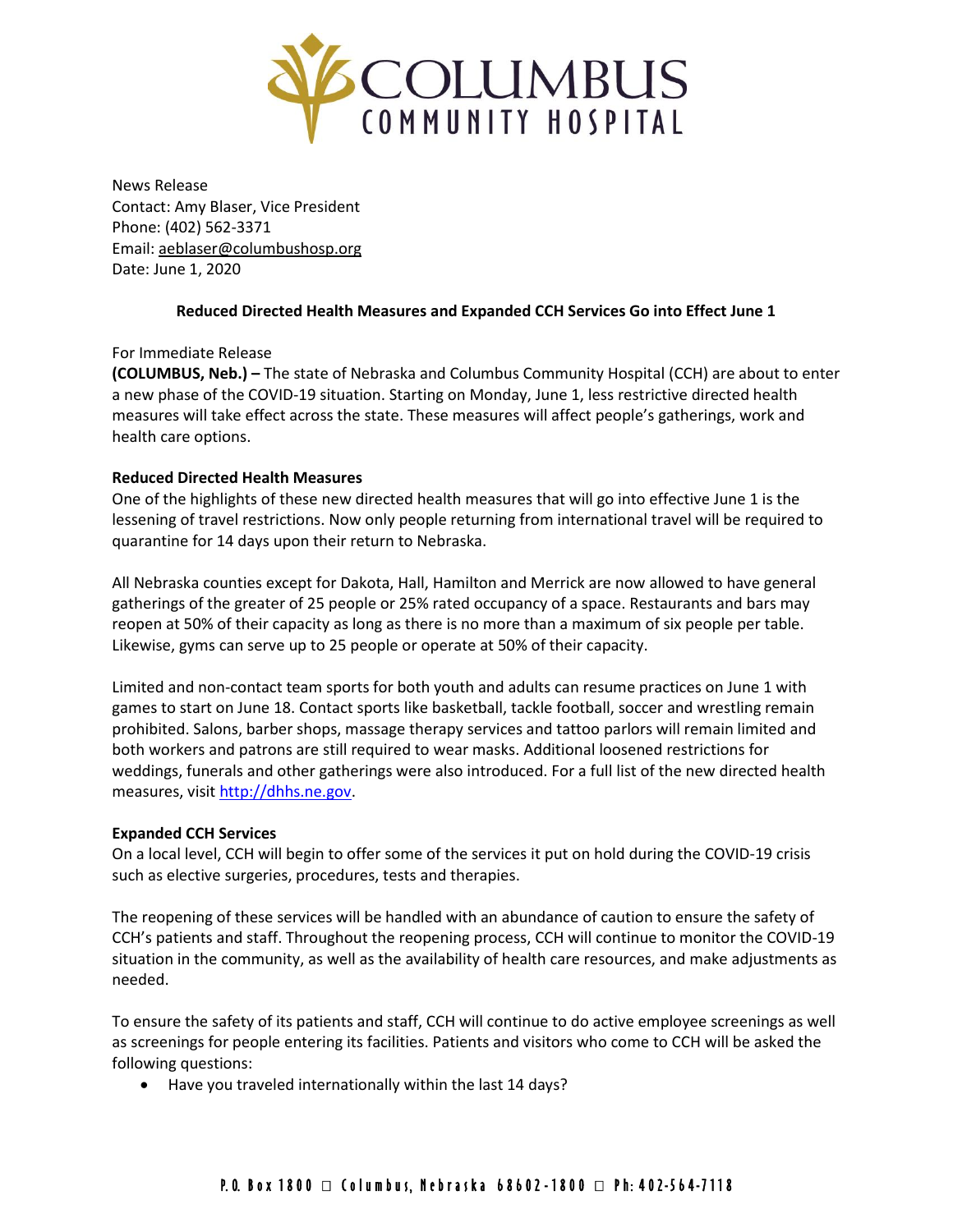

- Have you had close contact (six feet for 10 minutes or more) with a confirmed case or a person under investigation for COVID-19 within the last 14 days?
- Have you tested positive for COVID-19 or are pending results of COVID-19 testing?
- Do you currently have a fever (>100.0F), chills, cough, sore throat or shortness of breath, headache, loss of taste or smell, vomiting and/or diarrhea?
- Have you taken any fever-reducing medication like Advil, Tylenol or Aleve in the last 12 hours?

Patients and visitors will also be required to wear a cloth face covering as part of CCH's ongoing universal mask policy.

### **Available Health Care Resources**

CCH is in a position where it can expand its service offerings because it has the resources to respond to the COVID-19 situation in the community.

As of Friday, May 29, there were 1,181 confirmed cases of COVID-19 in the East Central District Health Department (ECDHD) which includes Boone, Colfax, Nance and Platte County. Boone has 5 cases, Colfax has 613, Nance has 4 and Platte County has 560. On May 29, the ECDHD also released the following COVID-19 recovery statistics: Boone County has 3 recoveries, Colfax County has 577 recoveries, Nance County has 4 recoveries and Platte County has 512 recoveries.

CCH is currently caring for four COVID-19 positive patients in its Intensive Care Unit and Acute Care Unit, two persons of interest and one individual who is under contact isolation. Six of the hospital's negative air pressure rooms are in use.

Overall, the hospitalization rate for COVID-19 patients at CCH has remained steady over the past few weeks. CCH evaluates or treats about 5 to 10 patients a day for COVID-19. Many of these patients are treated in-house, while others are transferred to facilities in Lincoln or Omaha if they require services not available at CCH. Though the hospitalization rate for COVID-19 patients at CCH remains fairly low, patients who do require hospitalization may have a prolonged hospital stay. Many patients take days or weeks to recover.

In addition to treating patients with COVID-19, CCH continues to test for the virus. Thus far, CCH has collected 1,985 specimens: 1,255 of them have been negative and 618 have been positive. There are 112 specimens pending results.

People can access COVID-19 tests through CCH's Drive-Thru ED Screening and Assessment which will be available from 10 a.m. to 6 p.m. on June 1 and June 2 and from 10 a.m. to 4 p.m. on June 3 to 6.

#### **Test Nebraska**

Additional testing opportunities are available through Test Nebraska, a new initiative created in partnership with state leaders and private corporations. Its goal is to dramatically increase the rate of COVID-19 testing to get a better understanding of the COVID-19 situation in Nebraska.

To get tested through Test Nebraska, people should visit TestNebraska.com where they will complete an assessment to determine their risk. From there, testing will be made available for people who currently

# P. O. Box 1800  $\Box$  Columbus, Nebraska 68602-1800  $\Box$  Ph: 402-564-7118